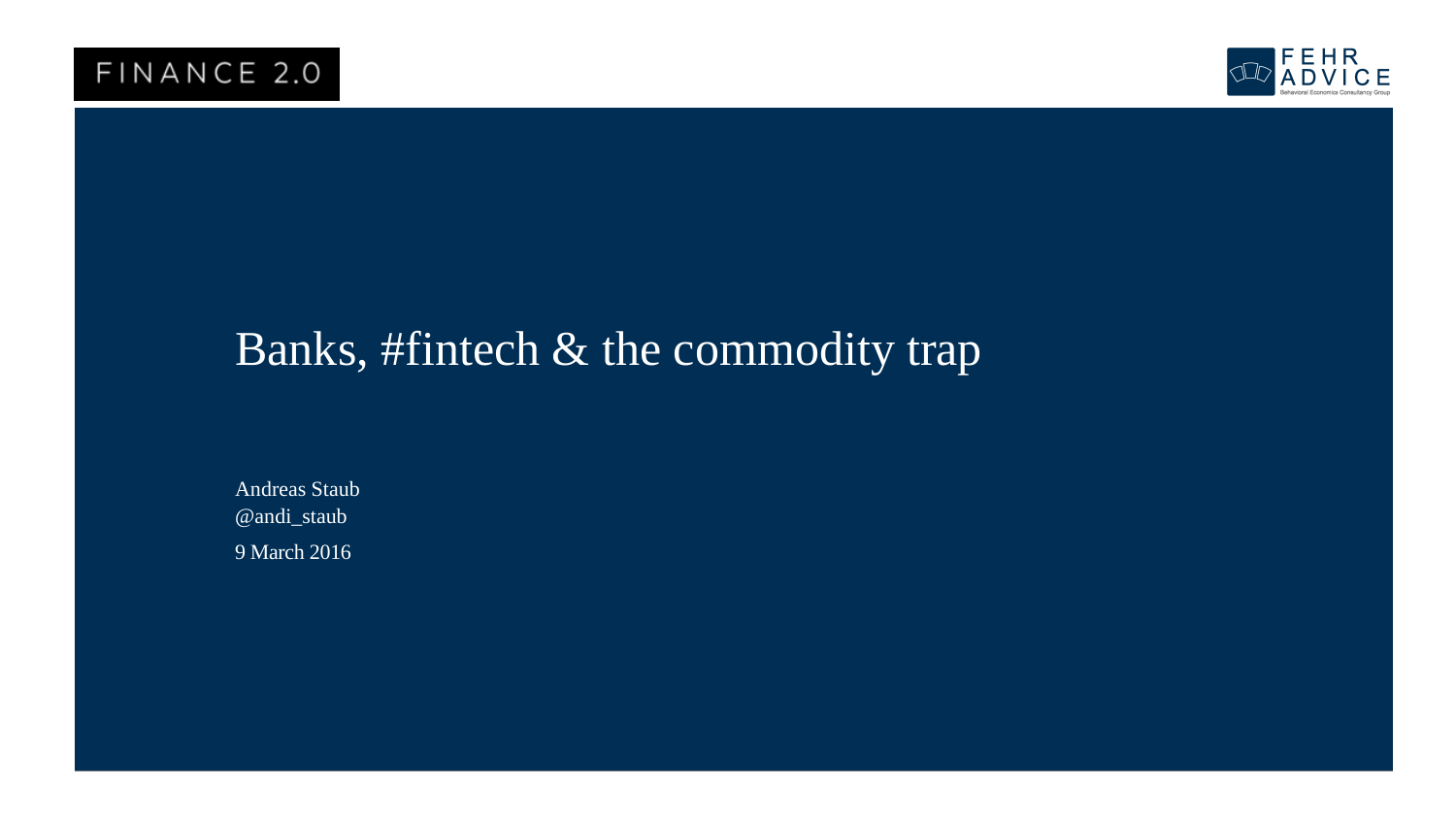



**Consequences** 

**Contact**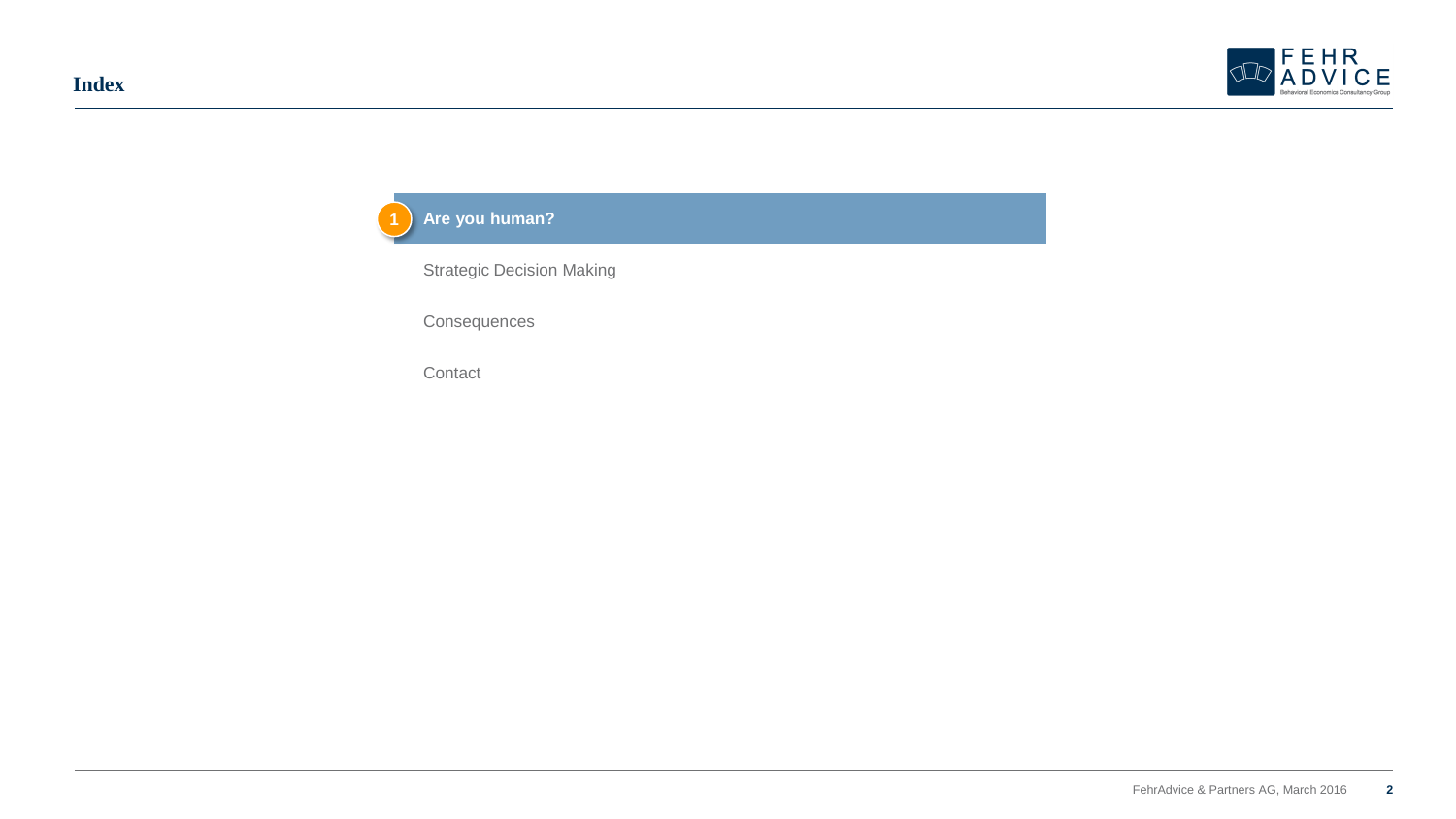

- **In order to vote please select a specific number, e.g. 1**
- **If you want to change your selection, just enter another number, e.g. 2**
- **If there are any issues, we are happy to help you**

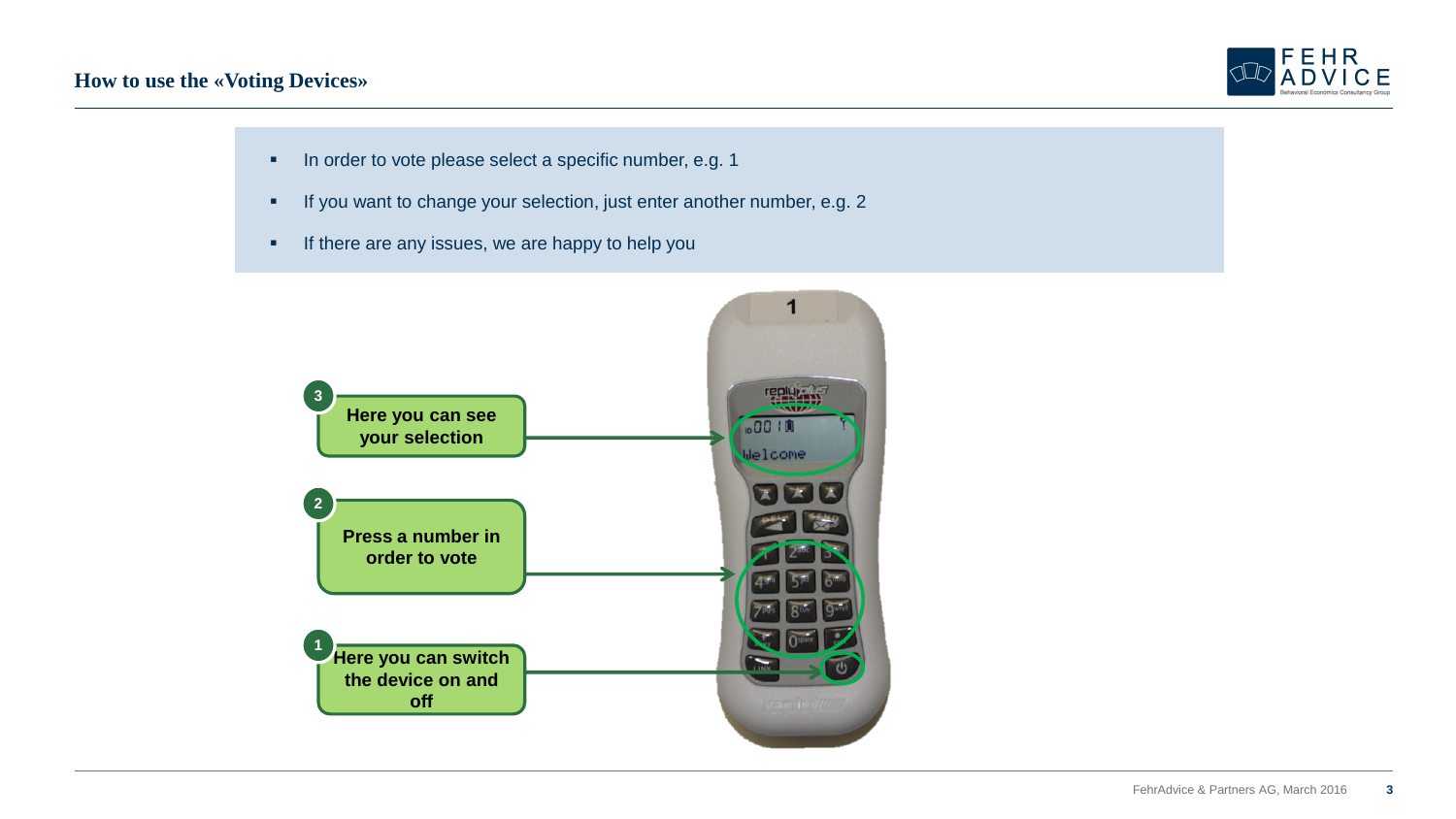**Please answer the following questions…**



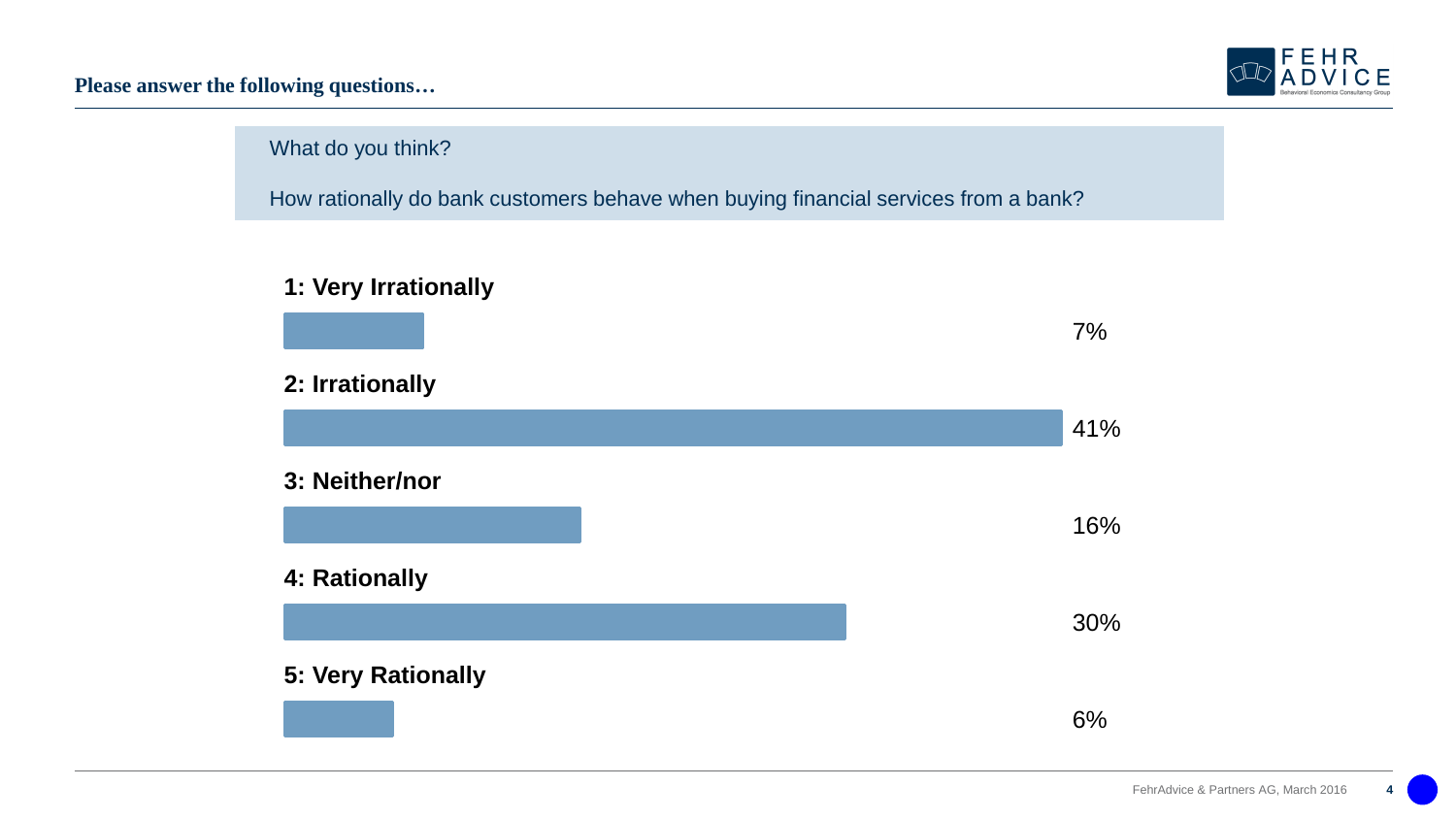**Please answer the following questions…**





How rationally do you make decisions at work?



# **2: Irrationally**

**3: Neither/nor**



2%

15%

# **4: Rationally**

**5: Very Rationally**

7%

57%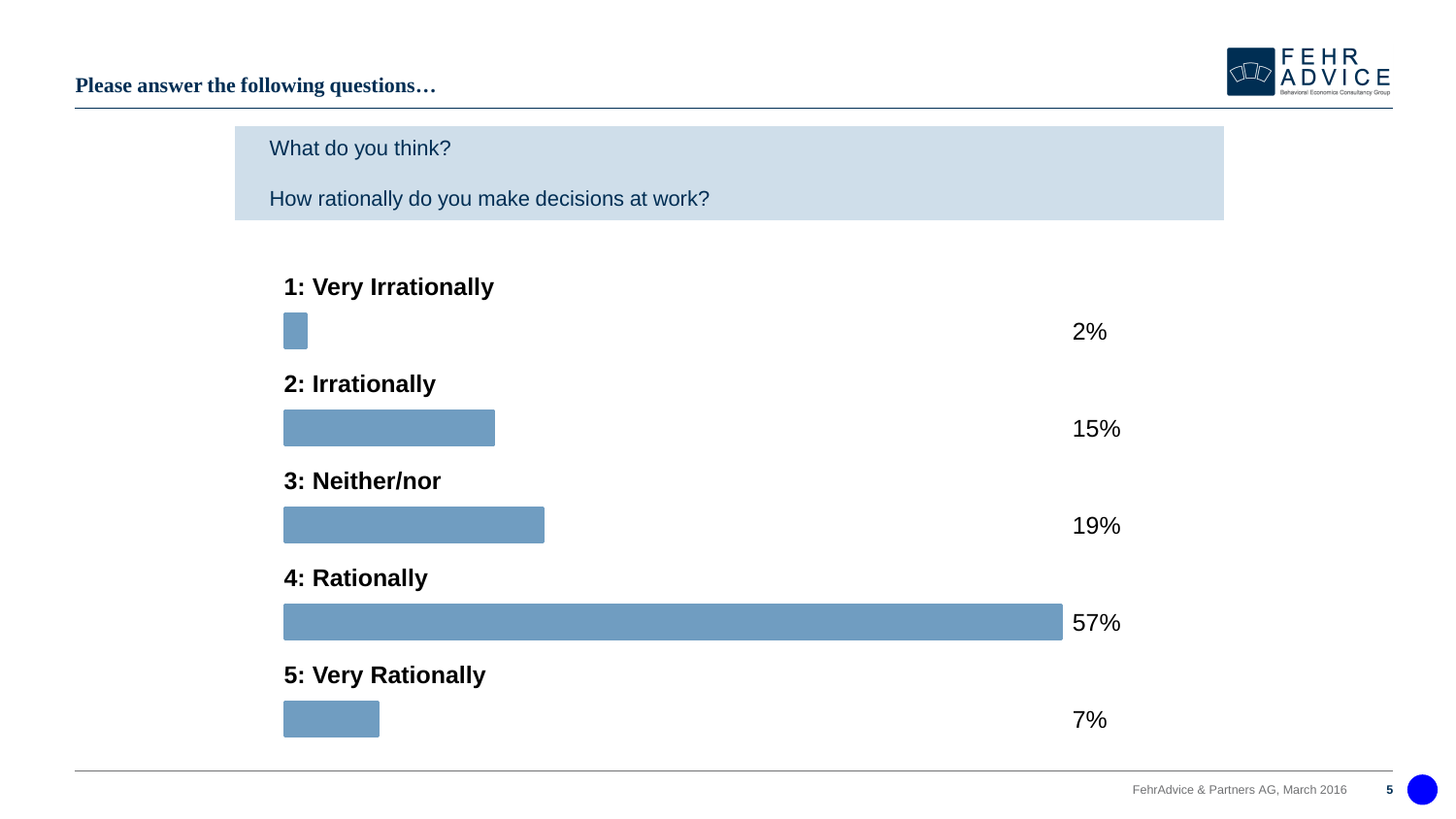**Please answer the following questions… (I/III)**



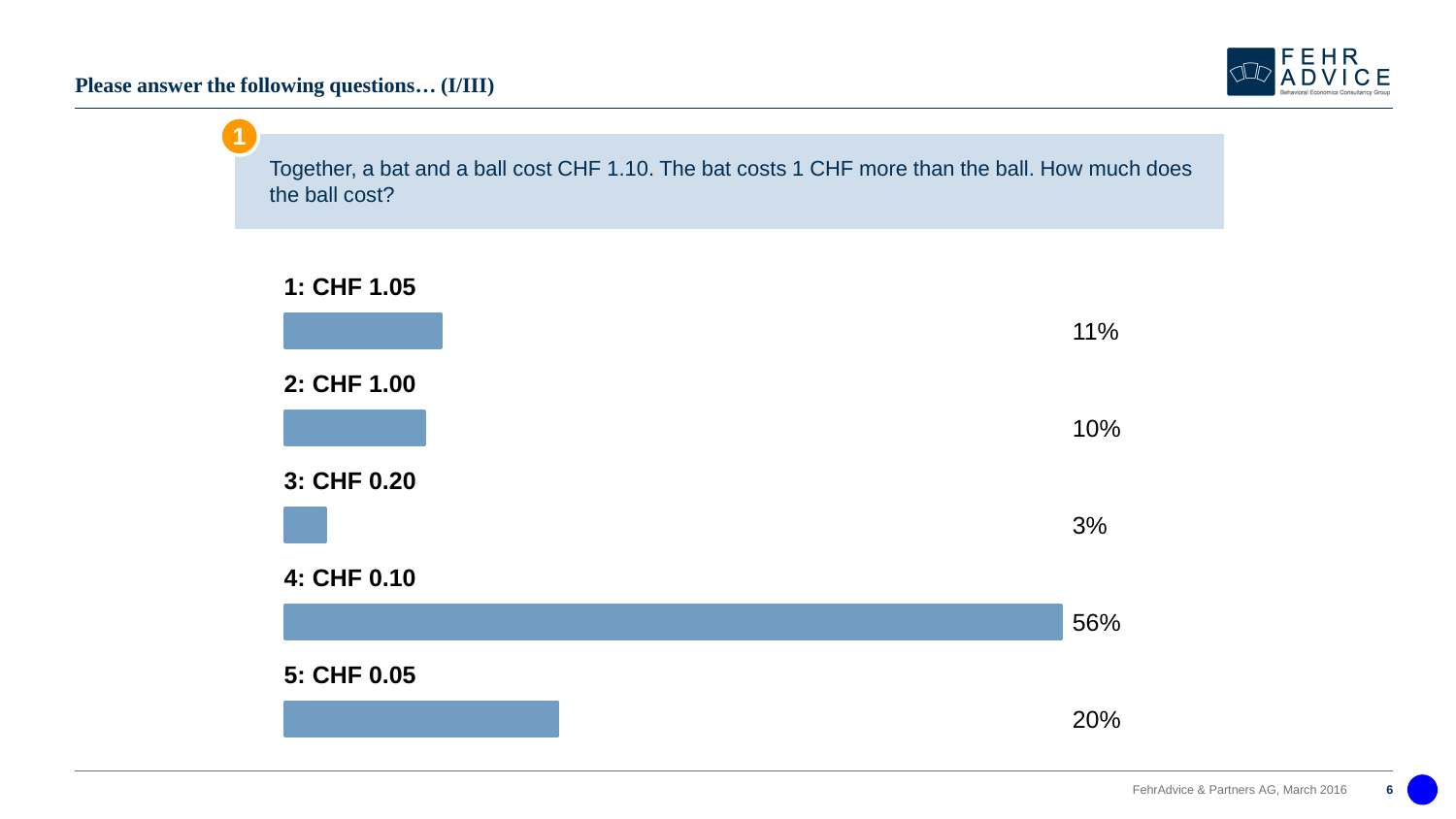**Please answer the following questions… (II/III)**

![](_page_6_Picture_1.jpeg)

![](_page_6_Figure_2.jpeg)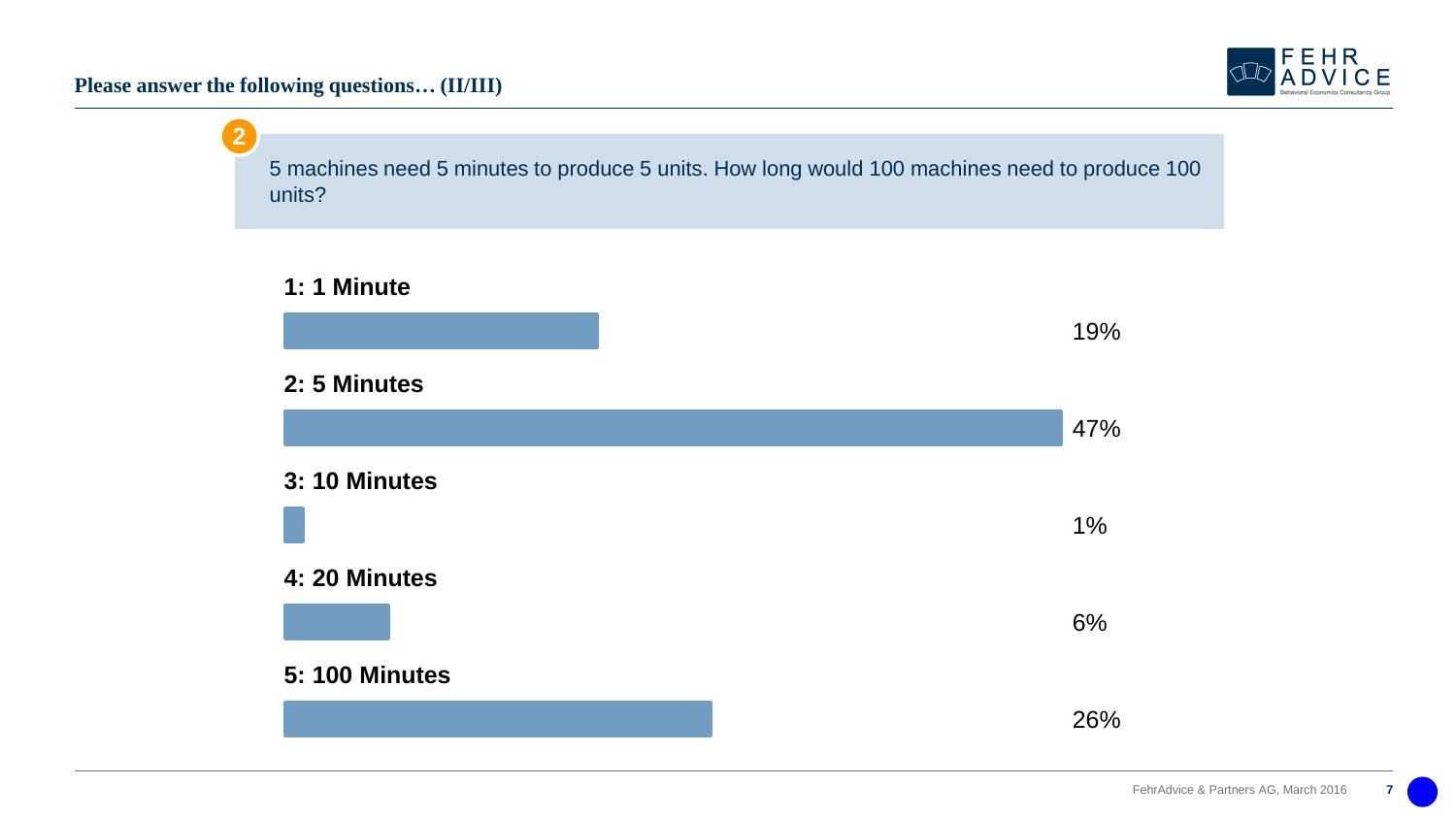![](_page_7_Picture_1.jpeg)

![](_page_7_Figure_2.jpeg)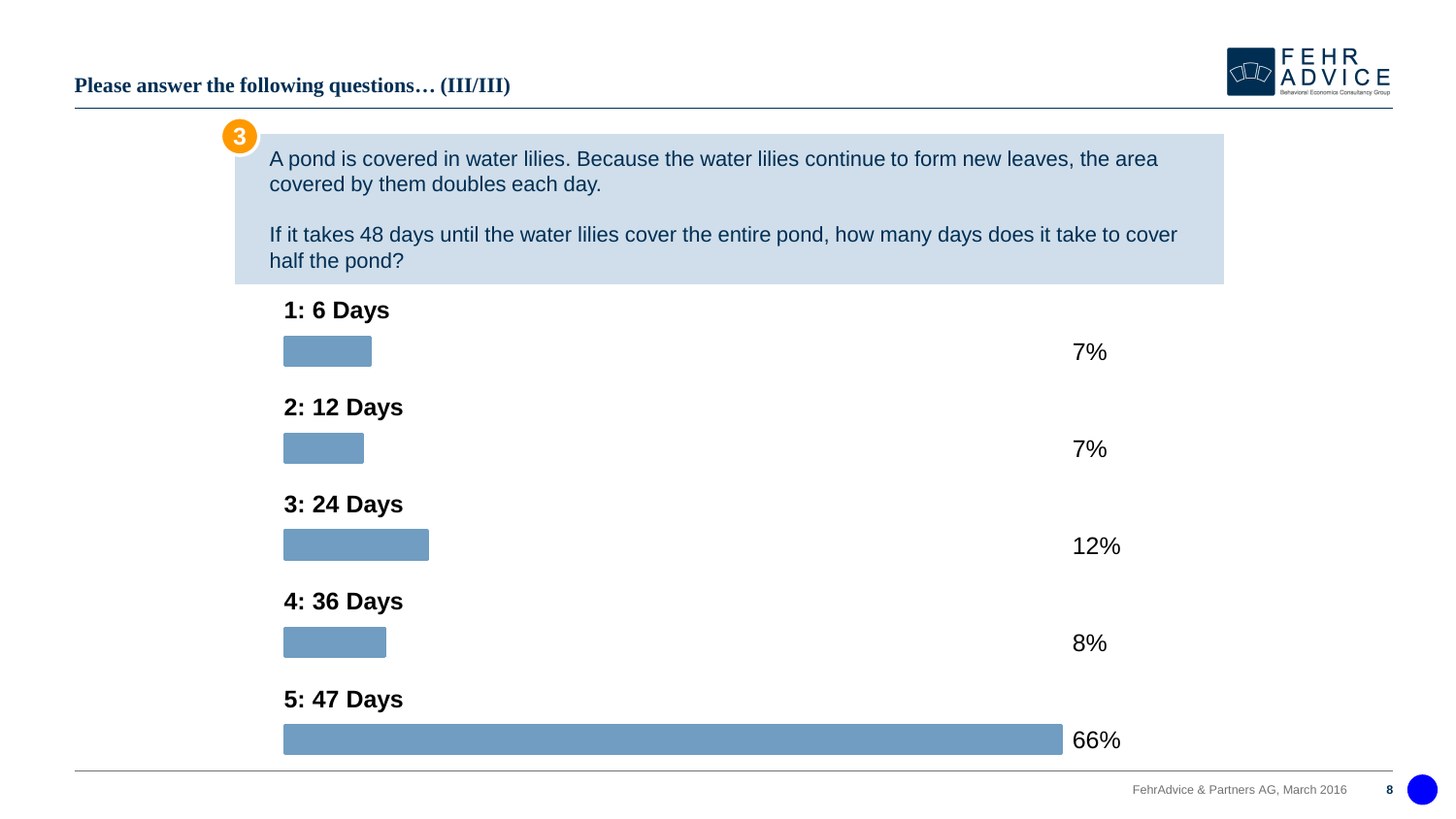![](_page_8_Picture_1.jpeg)

![](_page_8_Figure_2.jpeg)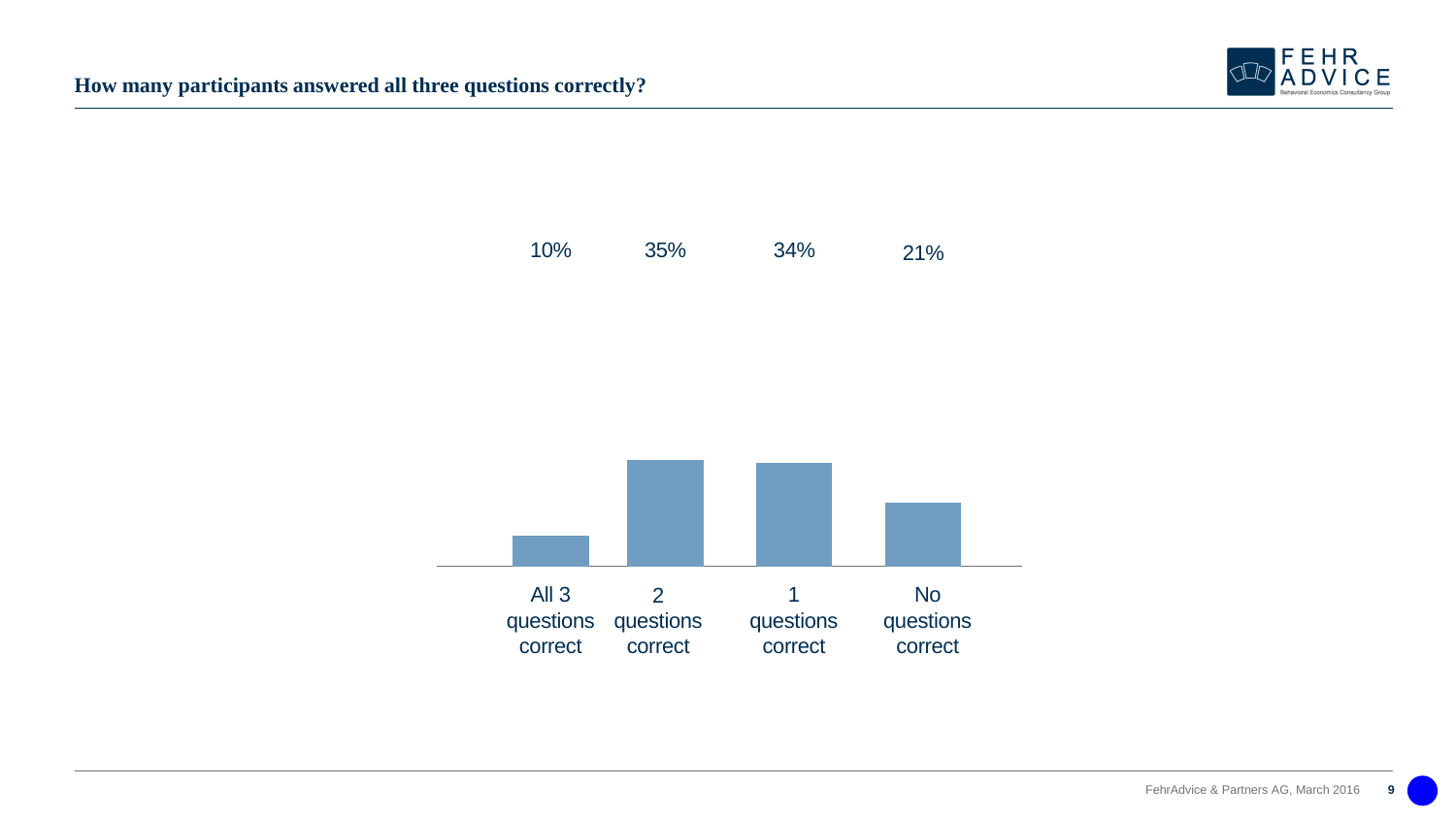![](_page_9_Picture_1.jpeg)

![](_page_9_Picture_2.jpeg)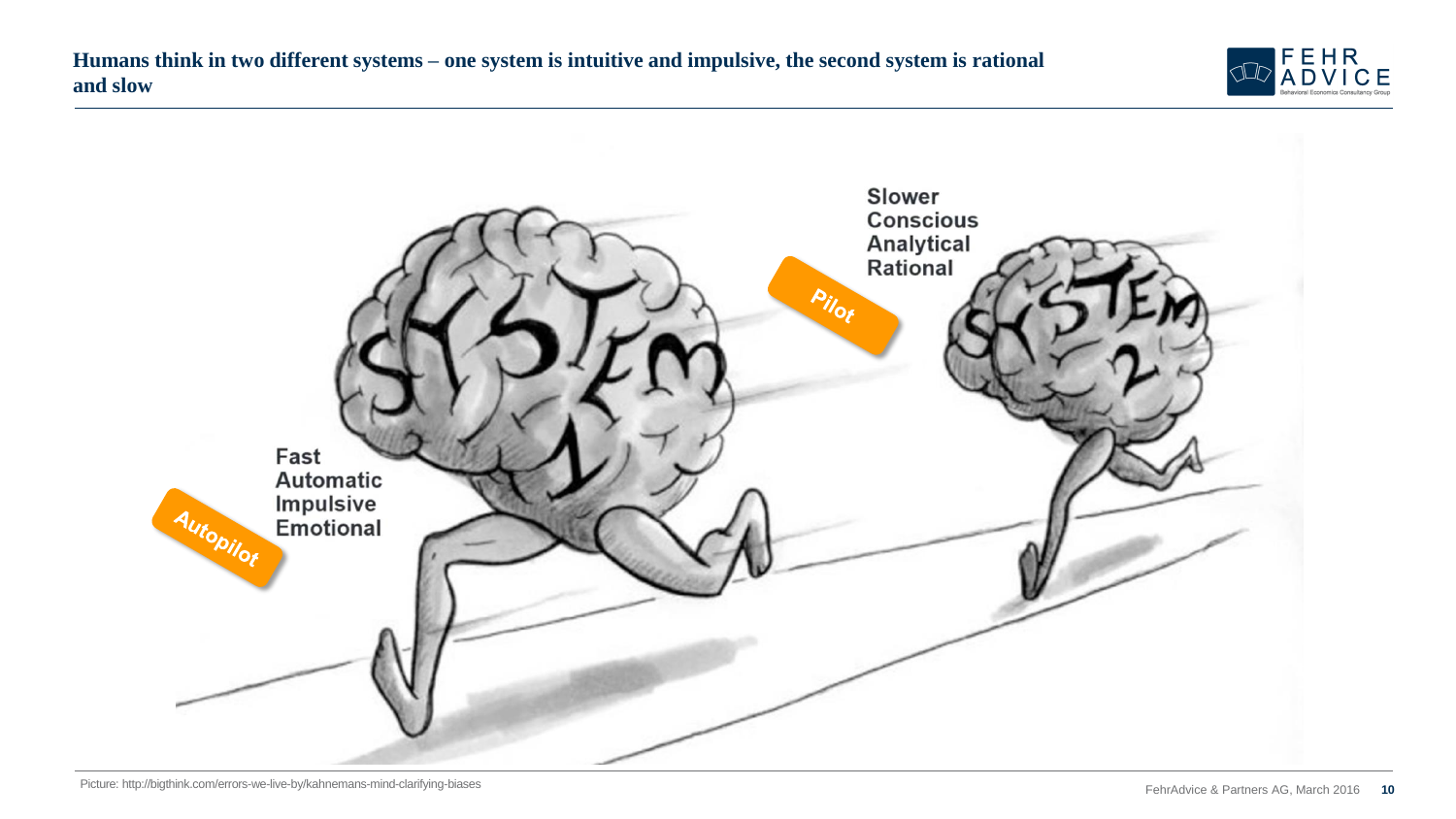![](_page_10_Picture_1.jpeg)

![](_page_10_Figure_2.jpeg)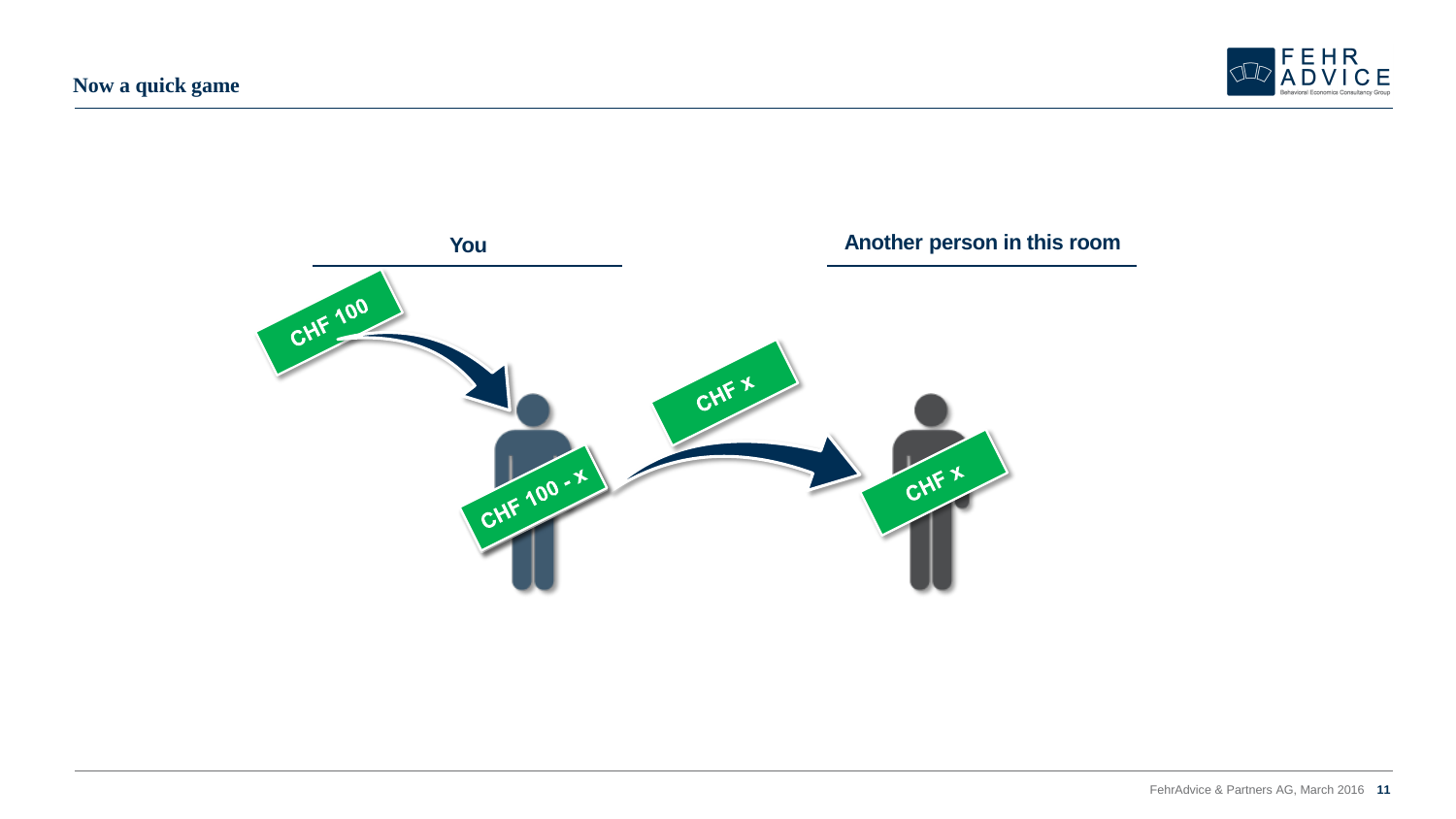### **Now it is up to you!**

![](_page_11_Picture_1.jpeg)

# **How much would you like to share with the other person?**

![](_page_11_Figure_3.jpeg)

| 1: CHF $0 - 10$  | 6: CHF $51 - 60$        |
|------------------|-------------------------|
| 2: CHF $11 - 20$ | $7:$ CHF 61 - 70        |
| $3:$ CHF 21 - 30 | 8: CHF $71 - 80$        |
| 4: CHF $31 - 40$ | $9:$ CHF 81 - 90        |
| 5: CHF $41 - 50$ | <b>10: CHF 91 - 100</b> |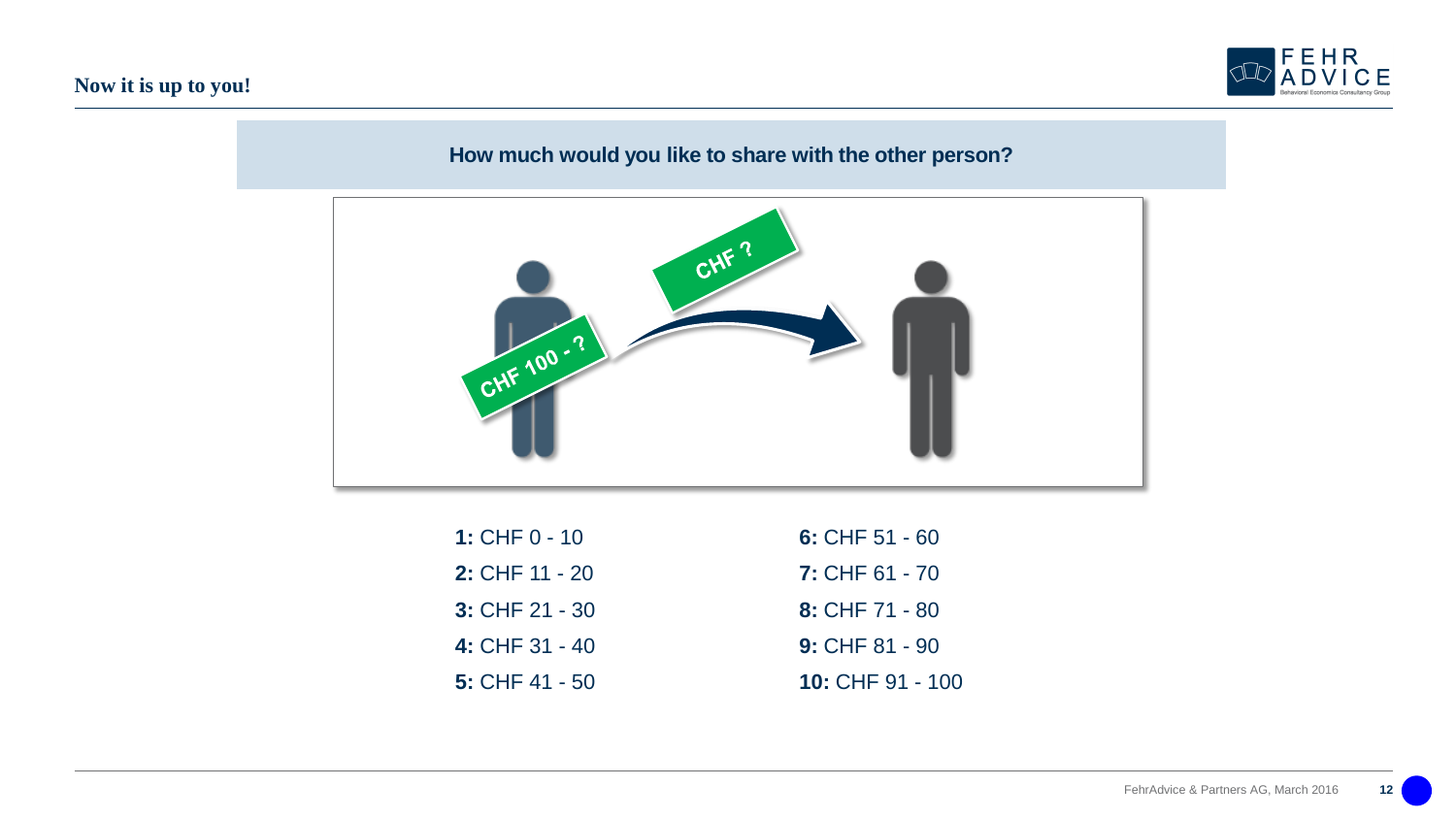![](_page_12_Picture_1.jpeg)

![](_page_12_Figure_2.jpeg)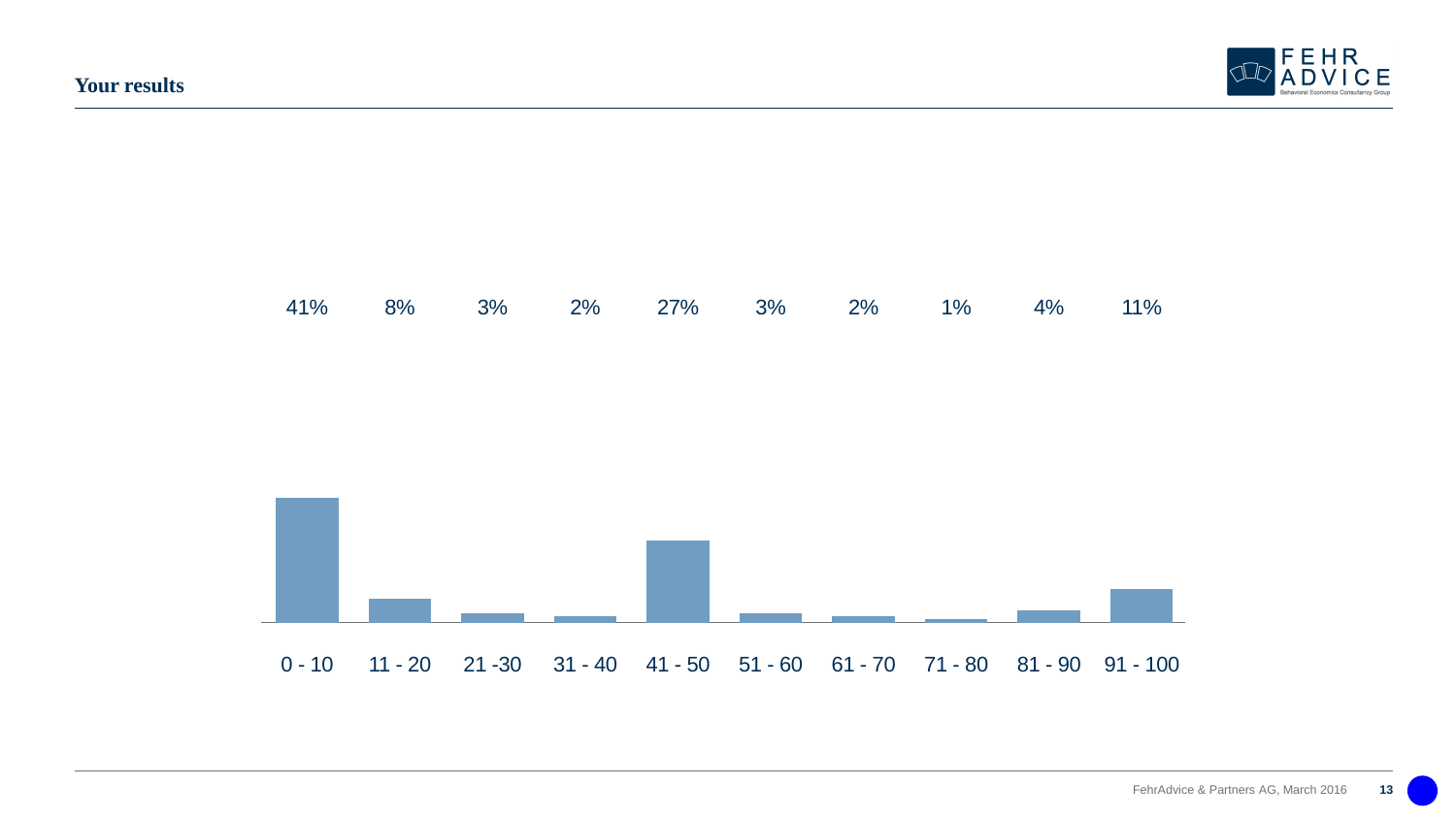![](_page_13_Picture_1.jpeg)

![](_page_13_Figure_2.jpeg)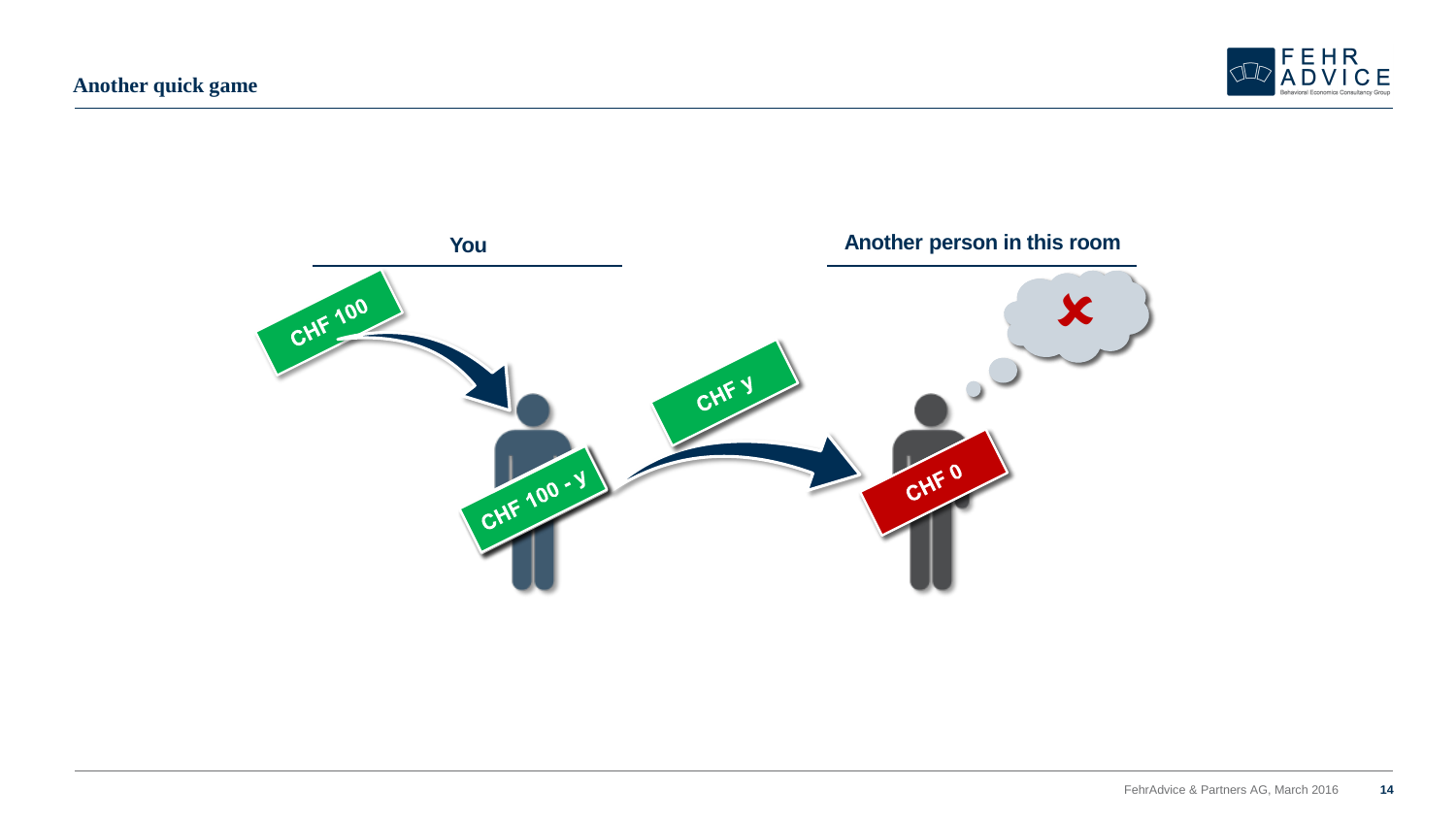### **Now it is up to you!**

![](_page_14_Picture_1.jpeg)

# **How much would you like to share with the other person?**

![](_page_14_Figure_3.jpeg)

| 1: CHF $0 - 10$  | 6: CHF $51 - 60$        |
|------------------|-------------------------|
| 2: CHF $11 - 20$ | $7:$ CHF 61 - 70        |
| $3:$ CHF 21 - 30 | 8: CHF $71 - 80$        |
| 4: CHF $31 - 40$ | $9:$ CHF 81 - 90        |
| 5: CHF $41 - 50$ | <b>10: CHF 91 - 100</b> |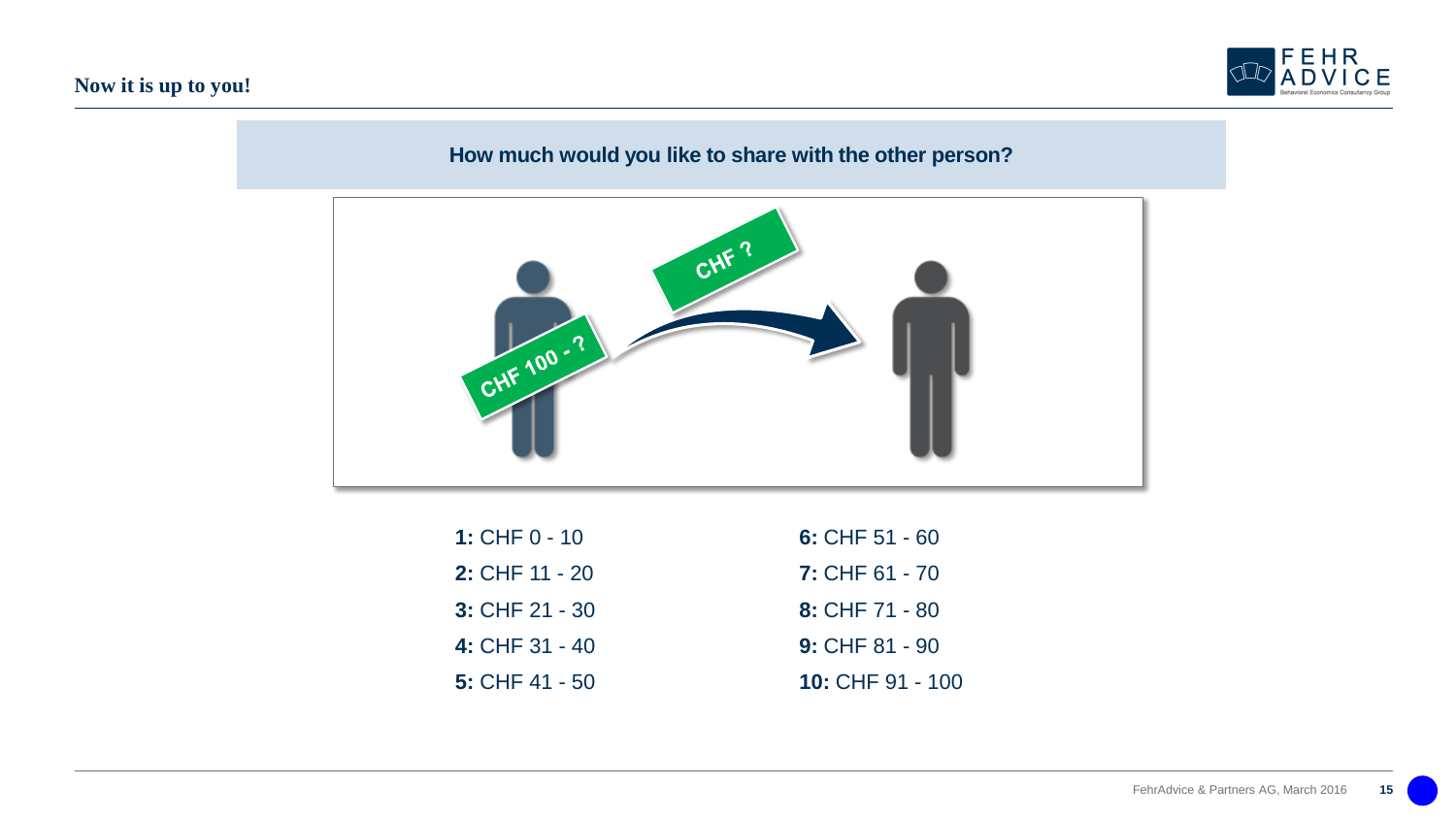![](_page_15_Picture_1.jpeg)

![](_page_15_Figure_2.jpeg)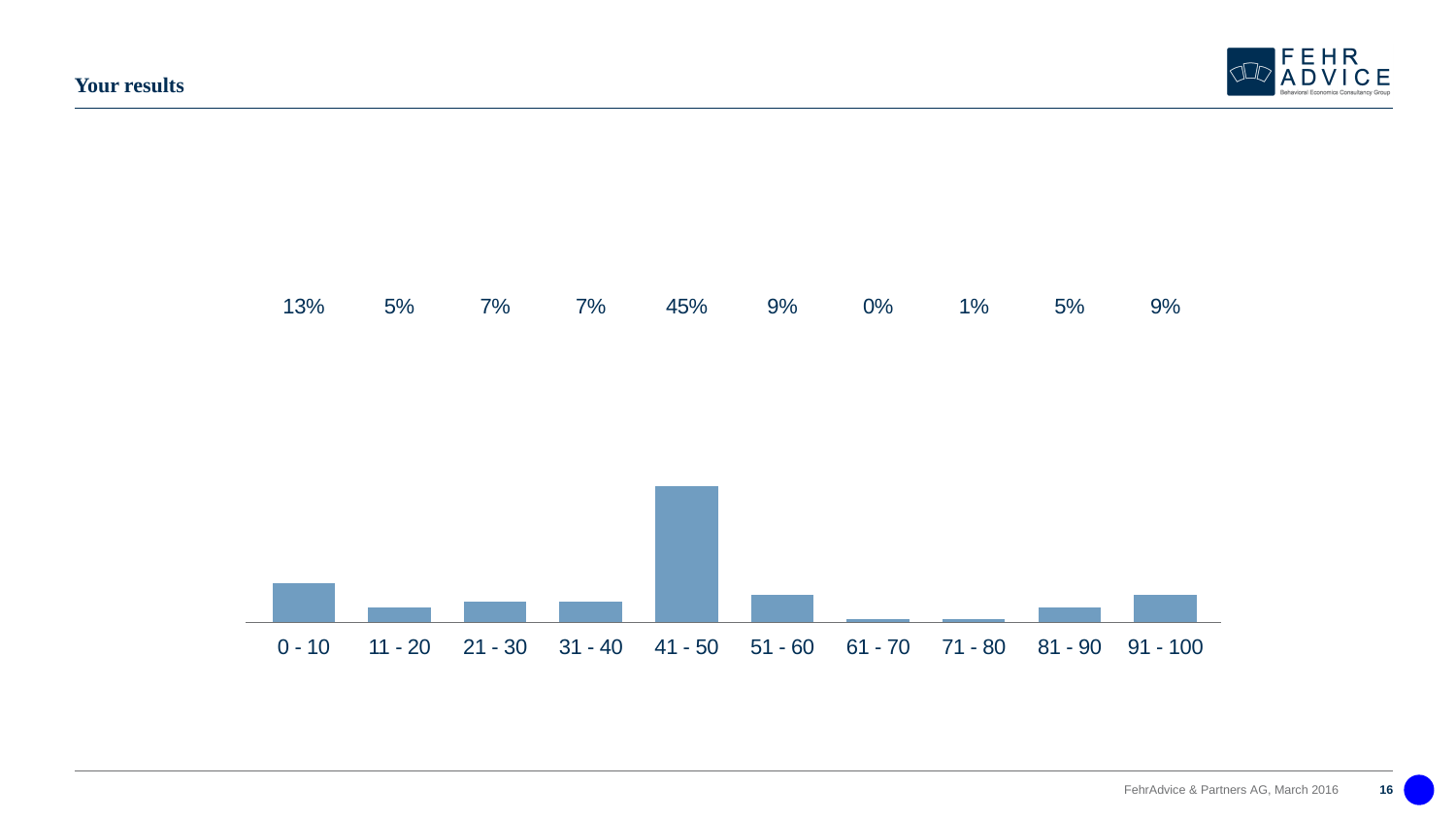### **Lessons learned**

![](_page_16_Picture_1.jpeg)

**Humans do not always make decisions fully rationally**

![](_page_16_Figure_3.jpeg)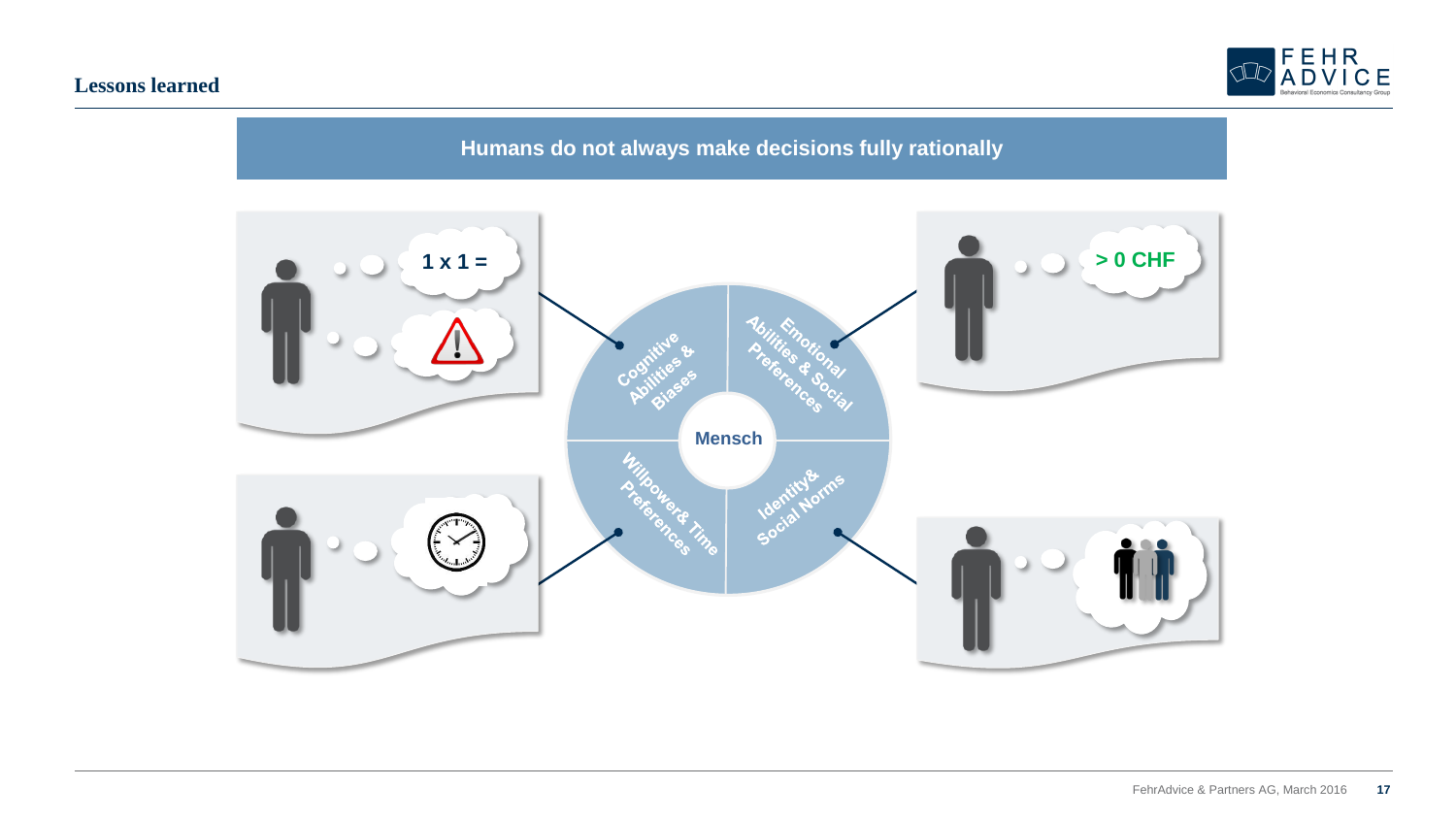#### **Lessons learned**

![](_page_17_Picture_1.jpeg)

![](_page_17_Figure_2.jpeg)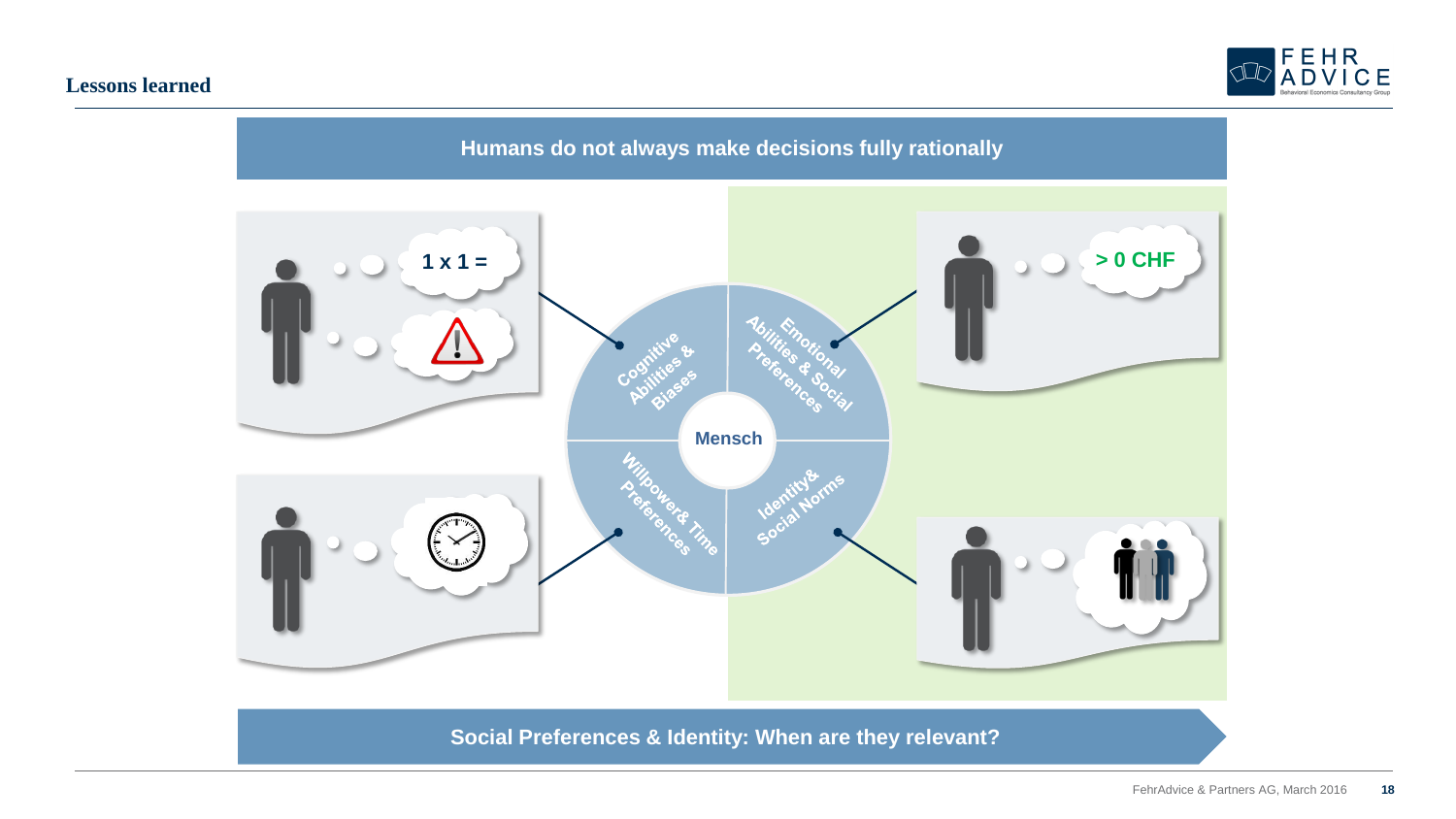![](_page_18_Picture_1.jpeg)

Are you human?

![](_page_18_Picture_3.jpeg)

**Consequences** 

Contact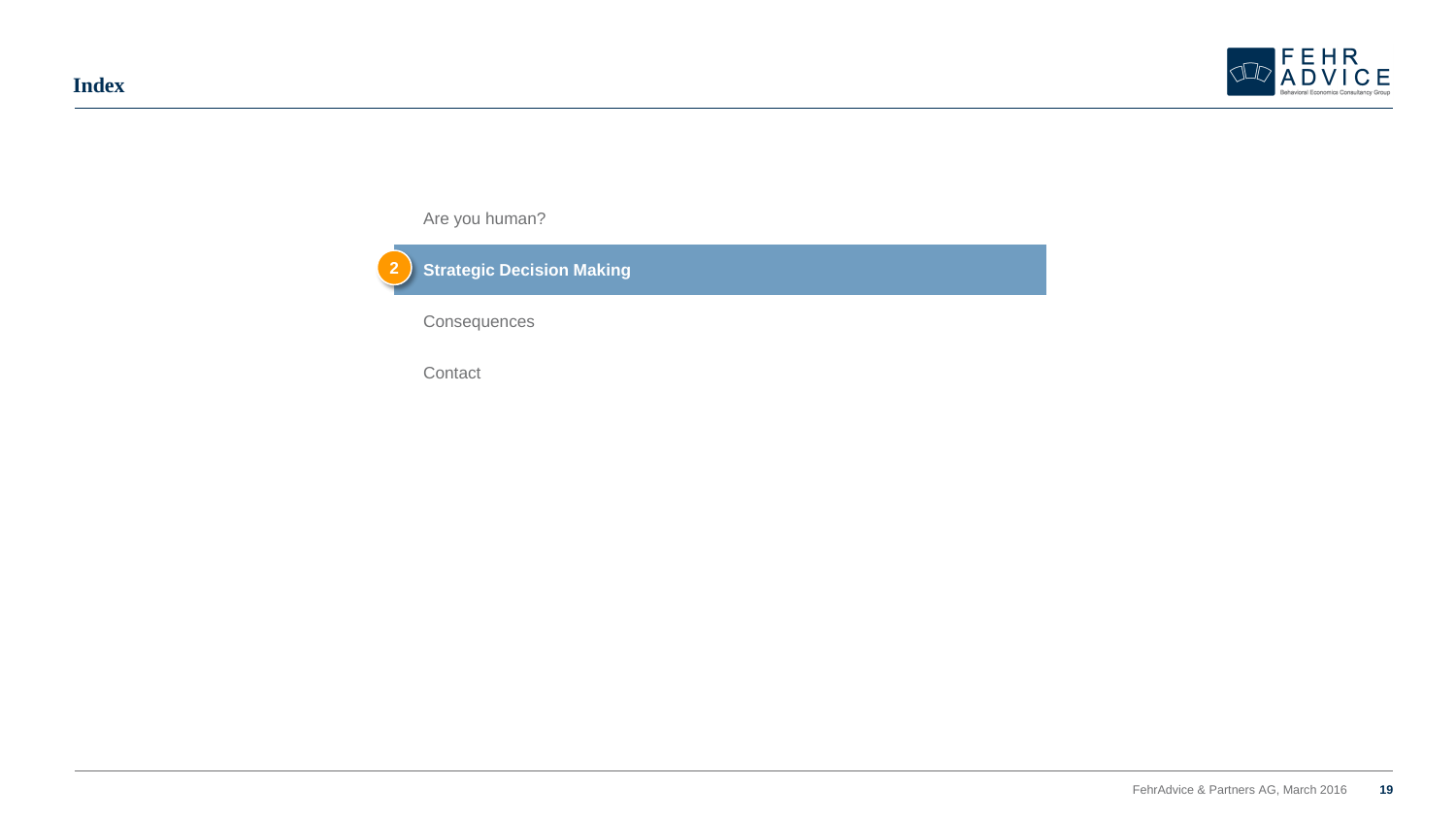![](_page_19_Picture_1.jpeg)

# **Markets in which social preferences are not relevant**

![](_page_19_Picture_3.jpeg)

### **Markets in which social preferences are relevant**

![](_page_19_Picture_5.jpeg)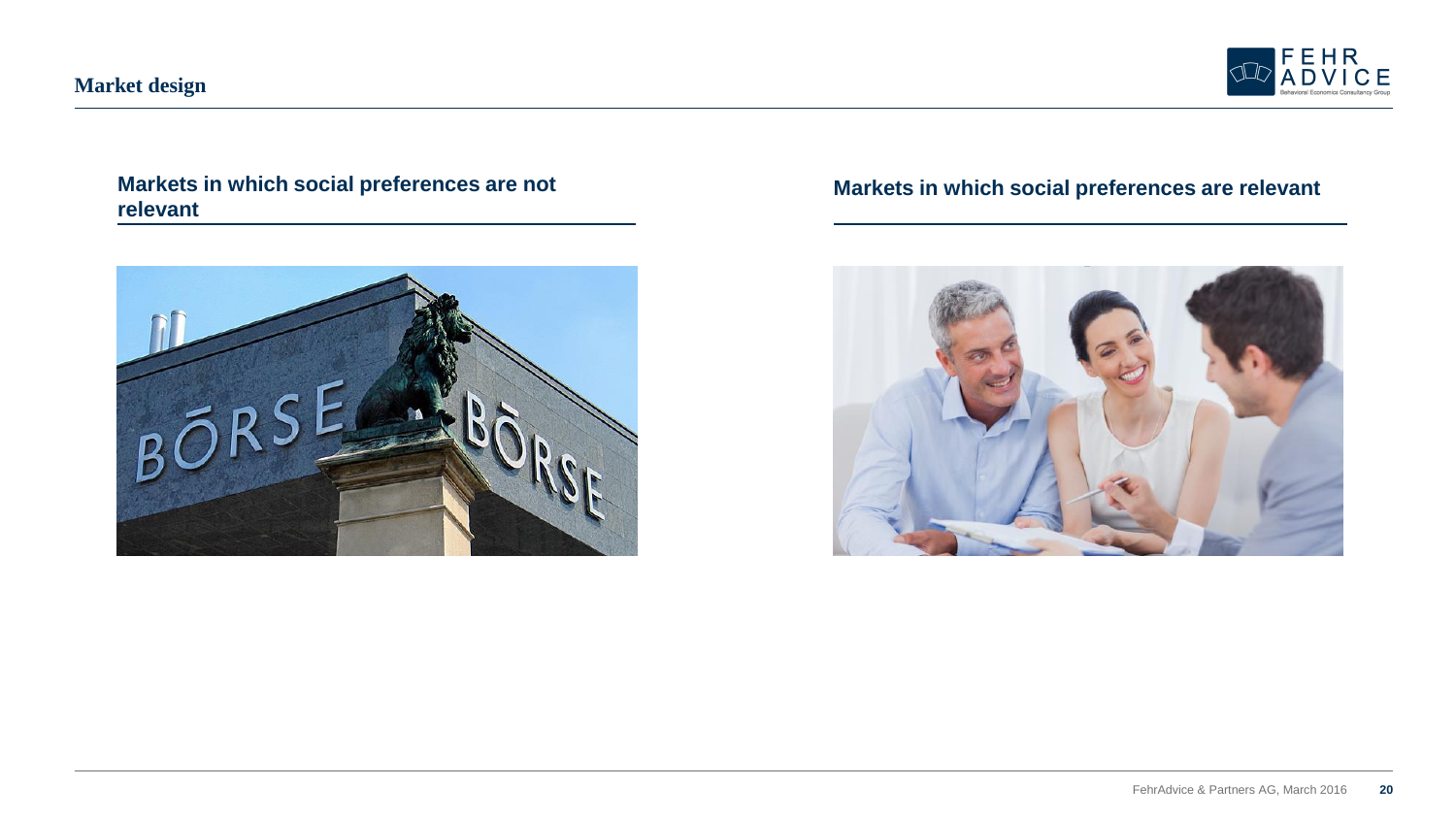![](_page_20_Picture_0.jpeg)

#### **Financial consulting is a trust good**

![](_page_20_Figure_2.jpeg)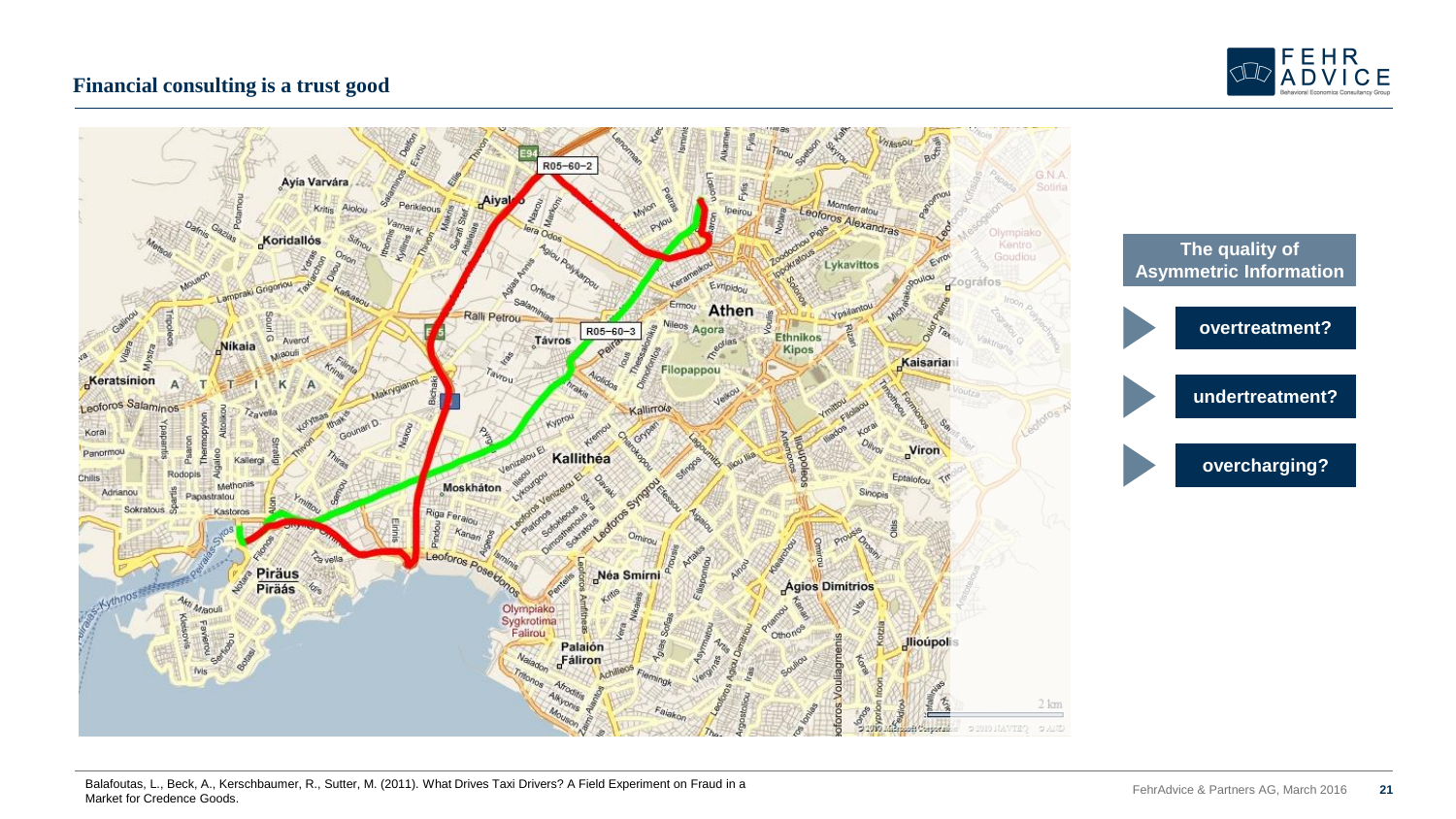![](_page_21_Picture_1.jpeg)

# **Markets in which social preferences are relevant Markets in which social preferences are not relevant**

![](_page_21_Picture_3.jpeg)

Utility Concept: Transactional Utility

- More
- **Better**
- **Faster**

![](_page_21_Picture_9.jpeg)

# Utility Concept: Relational Utility

- **-** Social Utility
- **•** Psychological Utility
- **Behavioral Economic Preferences**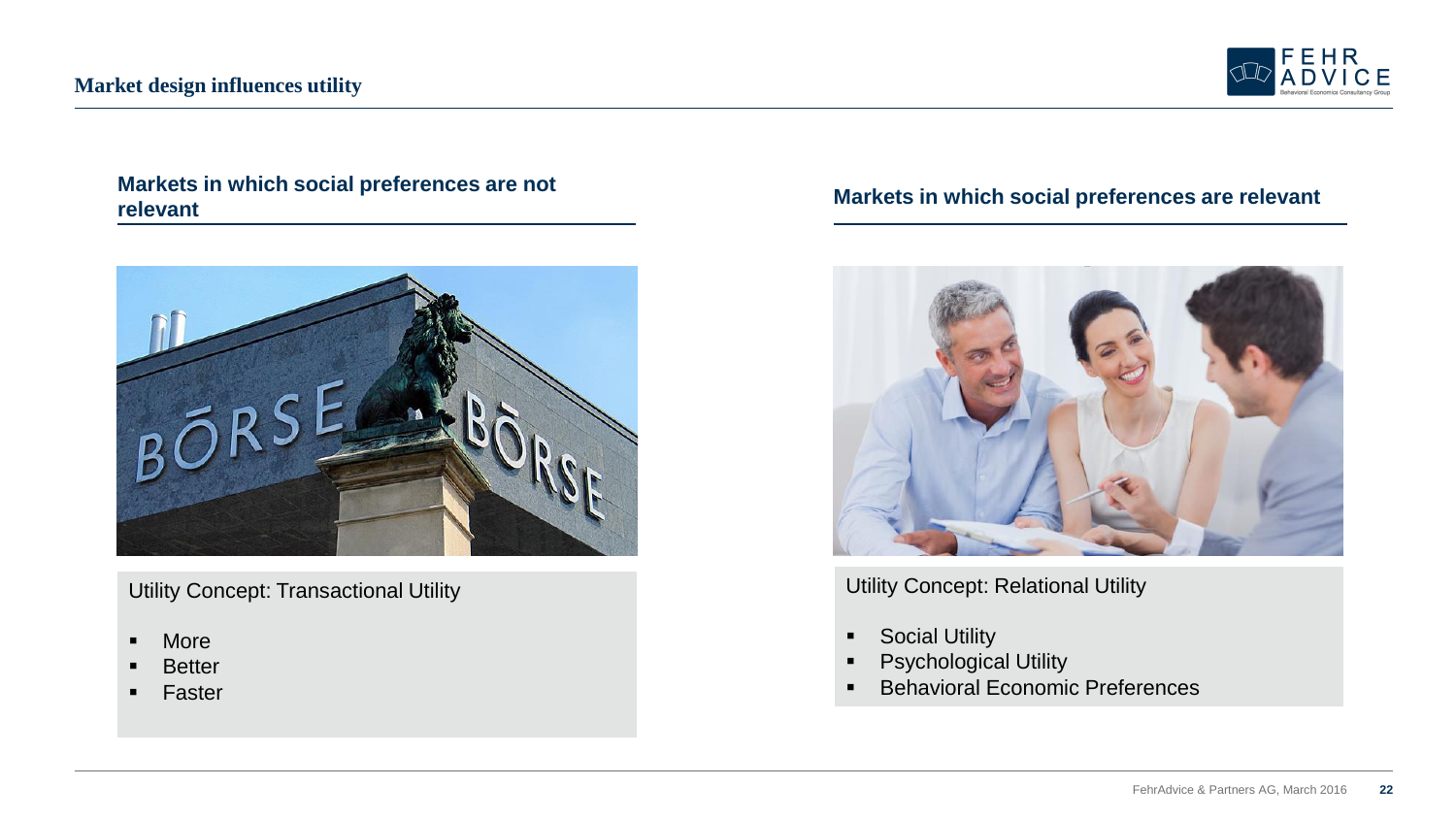![](_page_22_Picture_1.jpeg)

# **Markets in which social preferences are relevant Markets in which social preferences are not relevant**

![](_page_22_Picture_3.jpeg)

- **Better**
- **Faster**

![](_page_22_Picture_7.jpeg)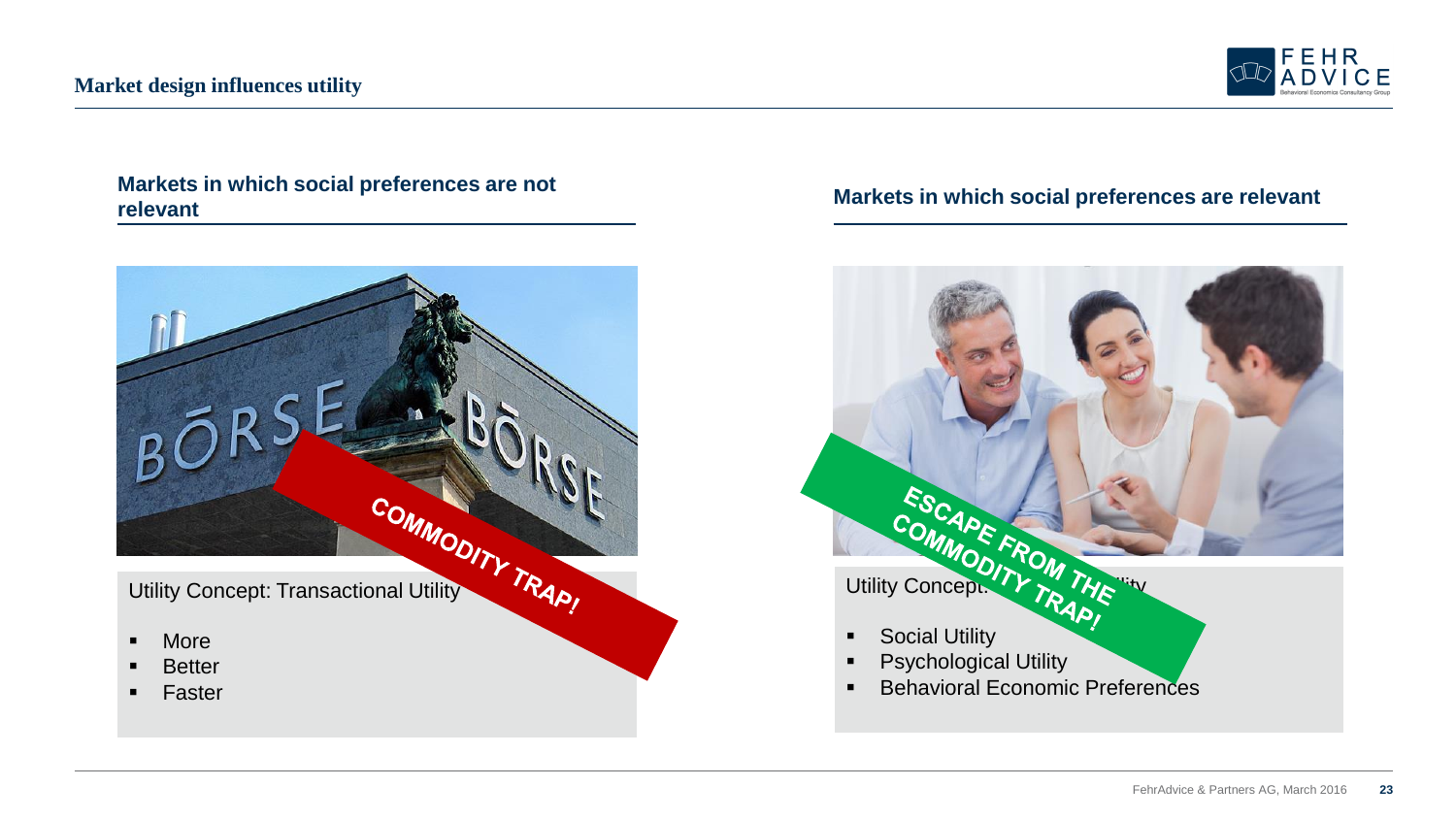![](_page_23_Picture_1.jpeg)

Are you human?

Strategic Decision Making

![](_page_23_Picture_4.jpeg)

Contact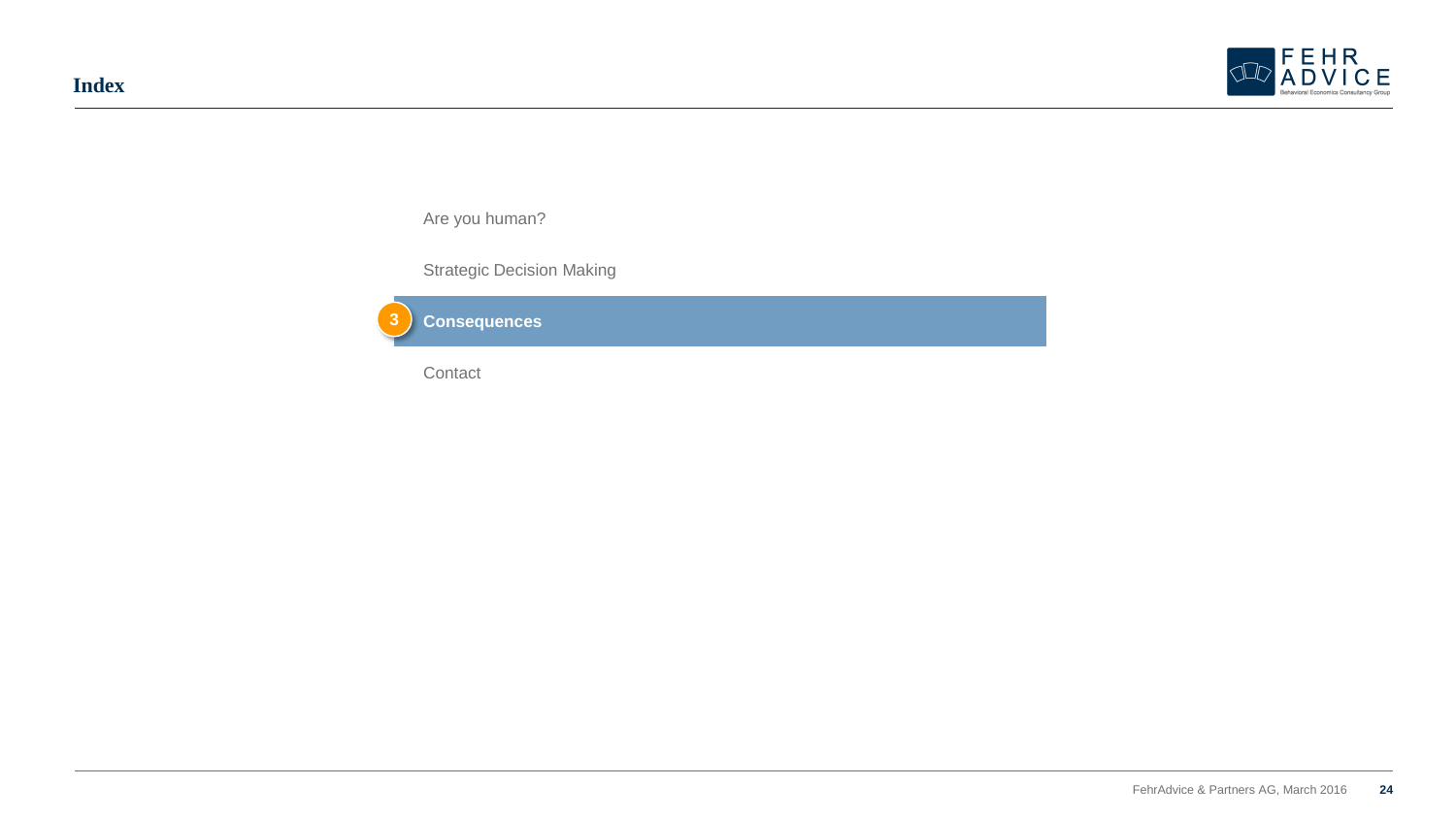![](_page_24_Picture_1.jpeg)

#### **Markets in which Social Preferences are relevant**

![](_page_24_Picture_3.jpeg)

Utility Concept: Transactional Utility

- **Social Utility**
- **•** Psychological Utility
- **Behavioral Economic Preferences**

#### **Behavioral economic preferences and a model of behavior lead to identity and cooperation**

![](_page_24_Figure_9.jpeg)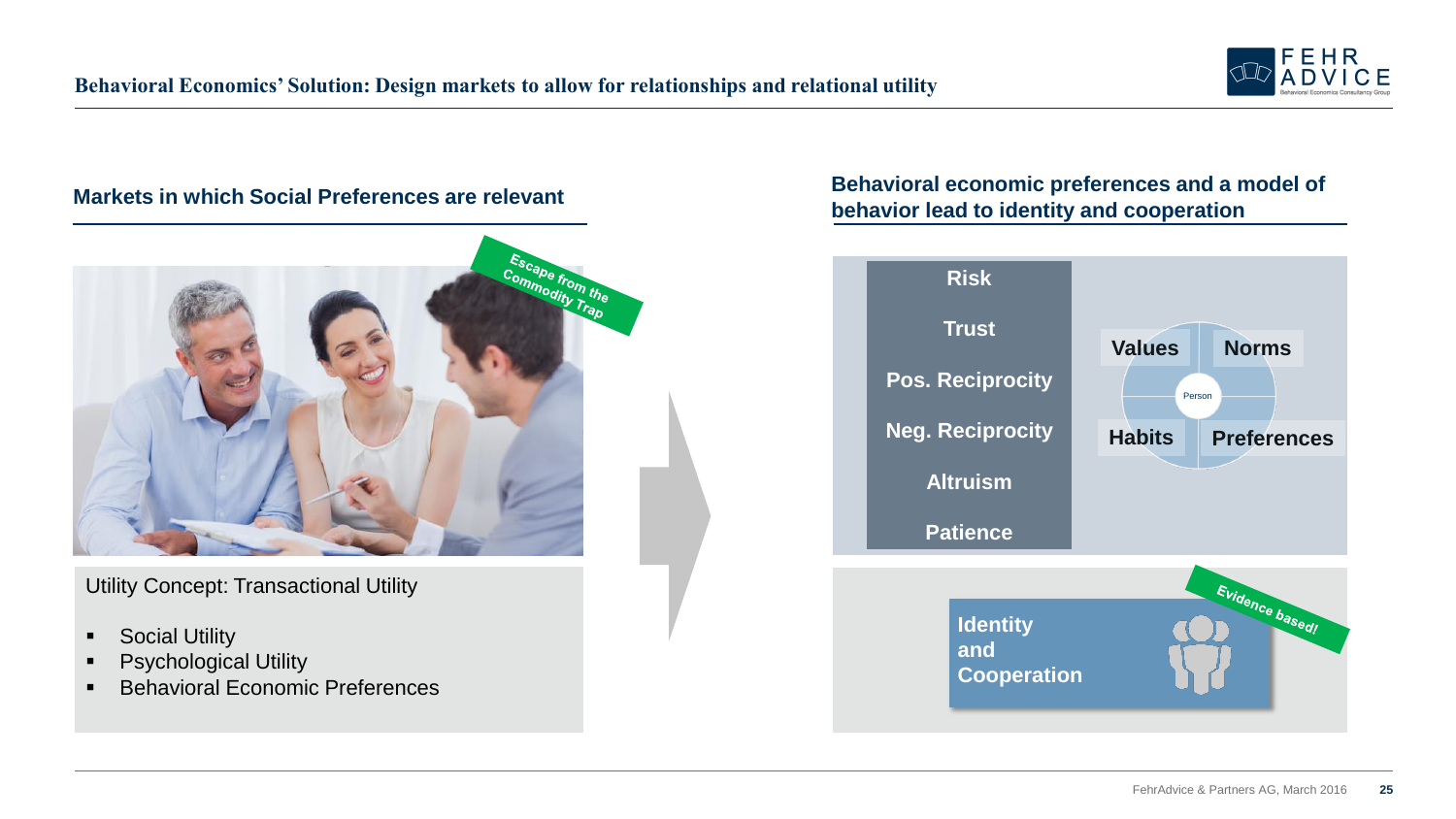![](_page_25_Picture_1.jpeg)

**E** aymit

 $\infty$ **TWINT** 

![](_page_25_Picture_2.jpeg)

What do I have to do in order to avoid falling into the commodity trap? How can I escape the Commodity Trap?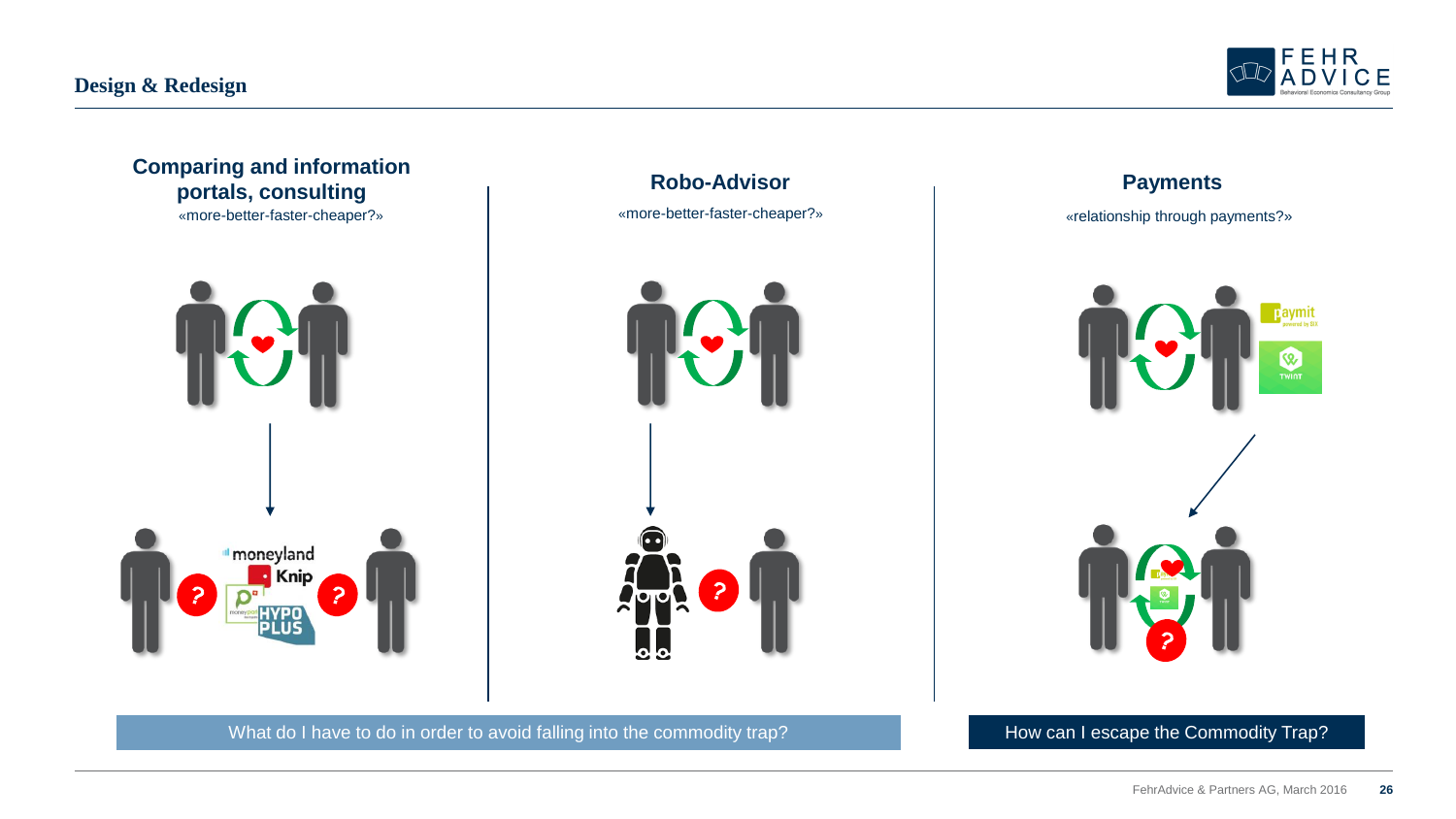![](_page_26_Picture_1.jpeg)

![](_page_26_Figure_2.jpeg)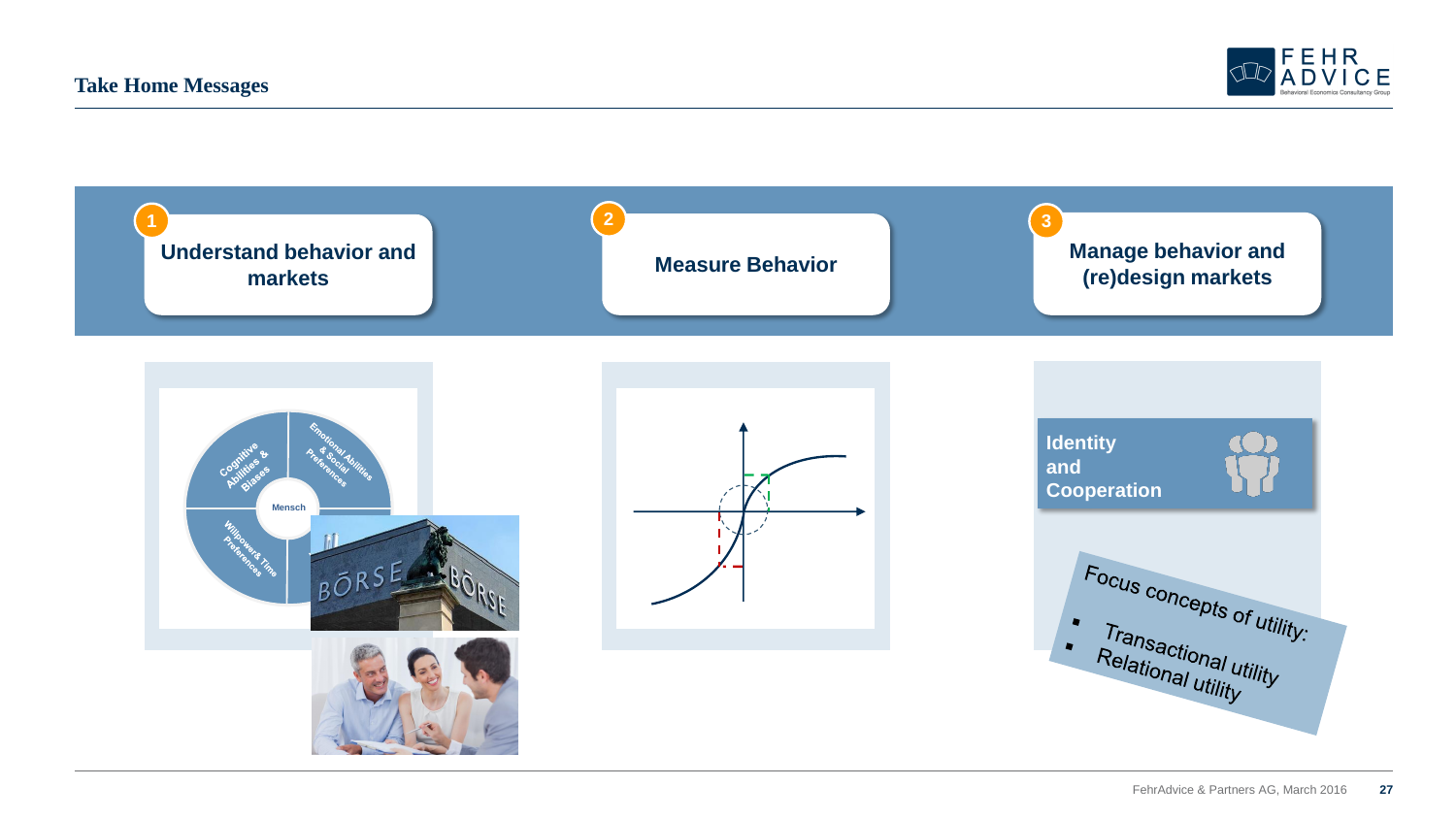![](_page_27_Picture_1.jpeg)

Are you human?

Strategic Decision Making

**Consequences** 

![](_page_27_Picture_5.jpeg)